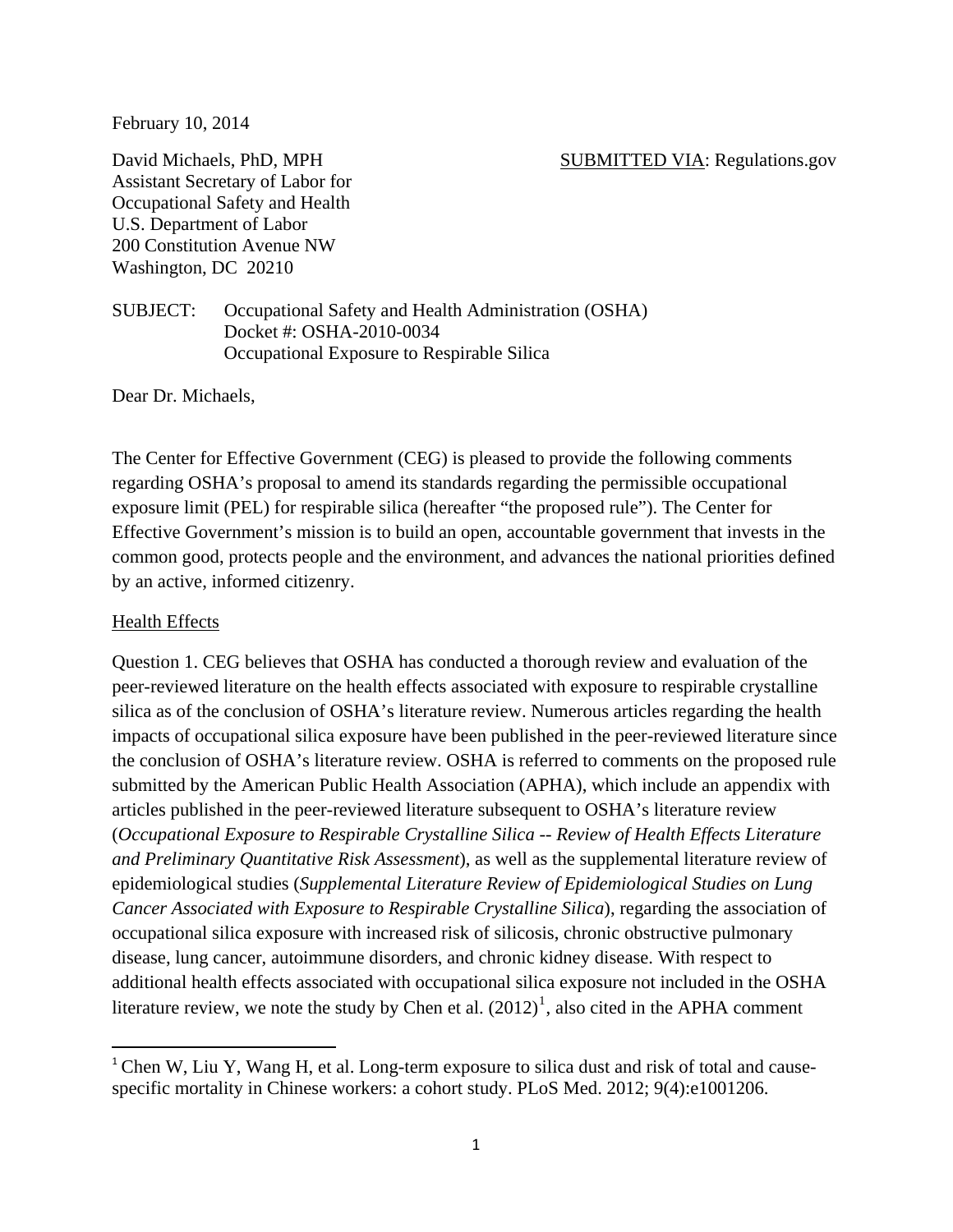appendix, which found significantly elevated standardized mortality ratios  $(1.65, 1.35 - 1.99)$  for ischemic heart disease in silica-exposed workers. The authors conclude that "Long-term silica dust exposure was associated with substantially increased mortality among Chinese workers. The increased risk was observed not only for deaths due to respiratory diseases and lung cancer, but also for deaths due to cardiovascular disease. (emphasis added)."

## Risk Assessment

Questions 3 – 7. CEG supports OSHA's use of cumulative silica exposure as the basis for modeling the lifetime risk of death from lung cancer, silicosis, and non-malignant respiratory disease, as well as the lifetime risk of silicosis morbidity, in its quantitative risk assessment. The selection of the cumulative exposure model as opposed to a non-linear exposure dose rate model is appropriate given the lack of a consistent finding in the scientific literature regarding an attenuation of the exposure-response function for lung cancer risk at the highest levels of exposure, as well as the need for conservatism in selection of a PEL that reduces the risks to worker health. OSHA's preliminary quantitative risk assessment has relied on the best published scientific evidence available and appropriately has given greater weight to studies with the most robust methodological designs and statistical analyses.

## PEL (§ 1926.1053(c)) and Action Level

Question 38 & 40. As documented in Table VII-2 of the published proposed rule and acknowledged in numerous references throughout the rule (see for example pages FR56281 and FR 56283), OSHA's risk assessment indicates that there is a "very high level of risk remaining at the PEL" for adverse health effects from diseases even at the proposed 50  $\mu$ g/m<sup>3</sup> level. OSHA's risk assessment estimates a remaining lifetime excess risk of death associated with silica exposure of 6-26 lung cancer deaths per one thousand workers, 43 deaths from non-malignant respiratory disease (including silicosis) per one thousand workers, and 32 deaths from renal disease per one thousand workers. This substantial level of residual risk at the proposed PEL, well in excess of the benchmark of  $1/1,000$  excess risk over a working lifetime that OSHA has used for other health standards, strongly underscores the need for an action level (AL) set at a substantially lower exposure level to minimize the unavoided health impacts. CEG supports adoption of the proposed the 50  $\mu$ g/m<sup>3</sup> PEL, though we note that a threshold limit value equivalent to 25  $\mu$ g/m<sup>3</sup> (0.025 mg/m<sup>3</sup>, TWA) was set in 2006 by the American Conference of Government Industrial Hygienists and this exposure limit for silica has been adopted by several international countries (e.g., Japan, Italy, and the Canadian provinces of Alberta, Nova Scotia and Saskatchewan). We urge OSHA to evaluate the evidence that is submitted to the record of this rulemaking to determine if more recent experience and evidence support the feasibility of a lower limit, and, if so, to set a lower PEL in the final rule.

CEG also supports the proposal to set an AL of  $25 \mu g/m^3$  that includes requiring medical surveillance every three years (with the clarification that workers are able to request to see a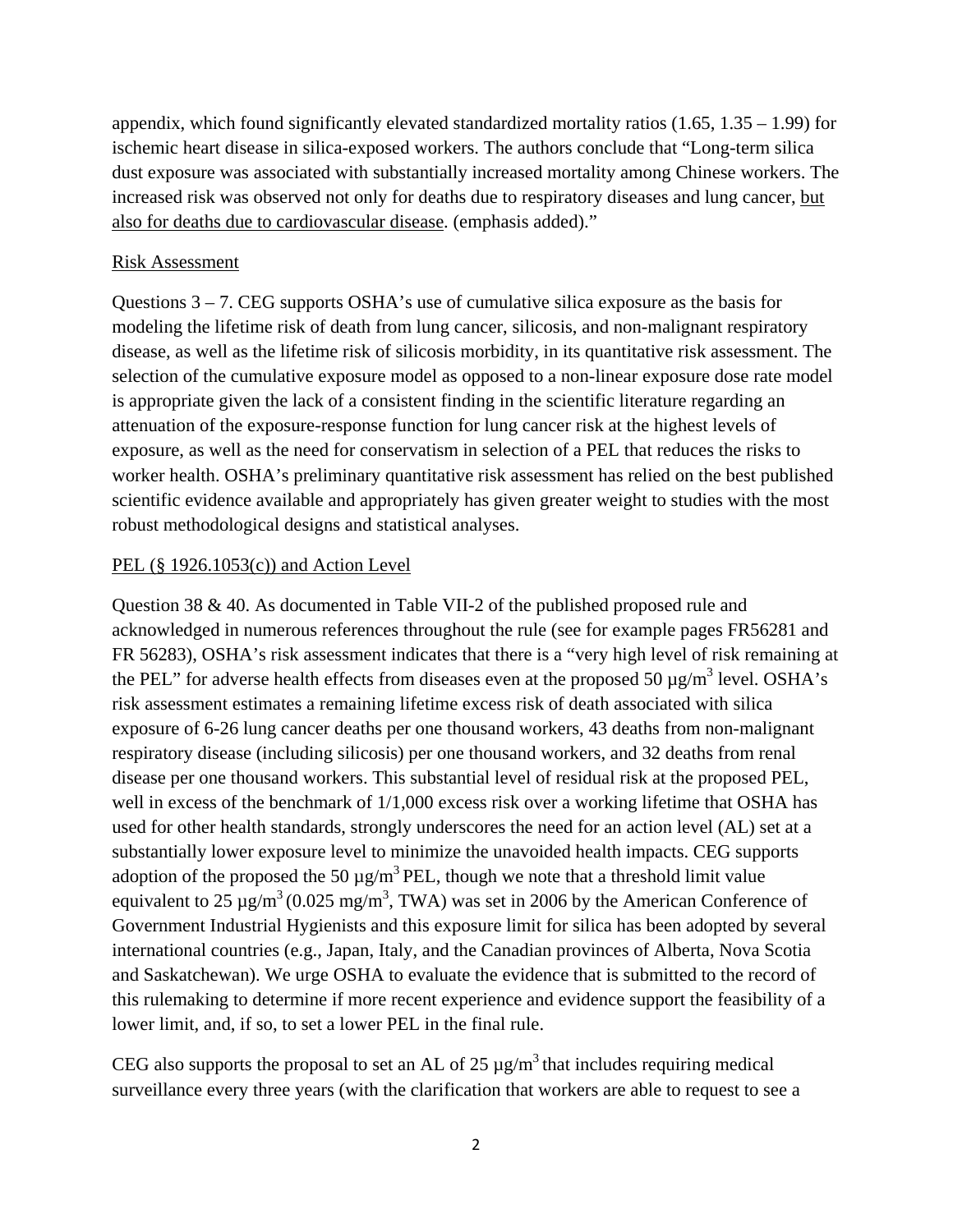clinician at an earlier interval if there is a concern about shortness of breath, excessive exposure levels, or ability to use respiratory protection) and exposure monitoring for silica exposures at or above the AL for the general industry categories. Since the rationale for OSHA's selection of 50  $\mu$ g/m<sup>3</sup> as the PEL for all affected industries is not based on a level that eliminates significant risk but rather on the feasibility of engineering controls and work practices, CEG recommends that OSHA require reporting of results from the exposure monitoring required when silica exposures are at or above an action level (AL) of  $25 \text{ ug/m}^3$  to inform the ability of controls to reduce exposures below the proposed PEL. With respect to the construction industry standard, Table 1 of the proposed rule should be reviewed within five years and, where necessary, revised with updated information on control technology that is technically and economically feasible to achieve lower exposure levels.

### Methods of Compliance (§ 1926.1053(f)(2)

Question 63. CEG urge OSHA to prohibit the use of silica sand for abrasive blasting. In the 1974 criteria document supporting the recommended standard of 50  $\mu$ g/m<sup>3</sup> for occupational exposure to crystalline silica, National Institute for Occupational Safety and Health (NIOSH) noted that silica sand (or other substances containing more than 1% crystalline silica) should be prohibited as abrasive blasting material. The 1992 NIOSH Hazard Alert document 92-102 (http://www.cdc.gov/niosh/docs/92-102/) notes that the use of crystalline silica for blast cleaning operations was prohibited in Great Britain in 1950 and in other European countries in 1966. The NIOSH Alert recommends: "Prohibit silica sand (or other substances containing more than 1% crystalline silica) as an abrasive blasting material and substitute less hazardous materials." OSHA's website lists numerous alternatives to silica sand for abrasive blasting that are feasible and available.

#### Benefits Analysis

Question [2](#page-2-0)4. CEG notes that per *The Cotton Dust* case<sup>2</sup> OSHA is not required to conduct a costbenefit analysis as OSHA's feasibility analysis includes an assessment of the economic feasibility of health standards, though Executive Orders 12866 and 13563 requires OSHA to prepare a regulatory impact analysis for major rules. With respect to the calculation of the economic benefits associated with the reduction in death and illness from implementation of the proposed PEL, CEG supports adjusting the estimates of the economic benefits of the proposed rule based on selection of a monetary value of a statistical life that increases over time resulting from an increase in real per capita income and the estimated income elasticity of the value of life. Given that the benefits analysis considers the potential for a long-term future societal benefit of avoided mortality and morbidity, CEG also suggests that OSHA place greater emphasis on the benefit economic valuations calculated using a three percent discount rate, as this approach

<span id="page-2-0"></span><sup>2</sup> *Am. Textile Mfrs. Inst.* v. *Donovan,* 452 U.S. 490 (1981)